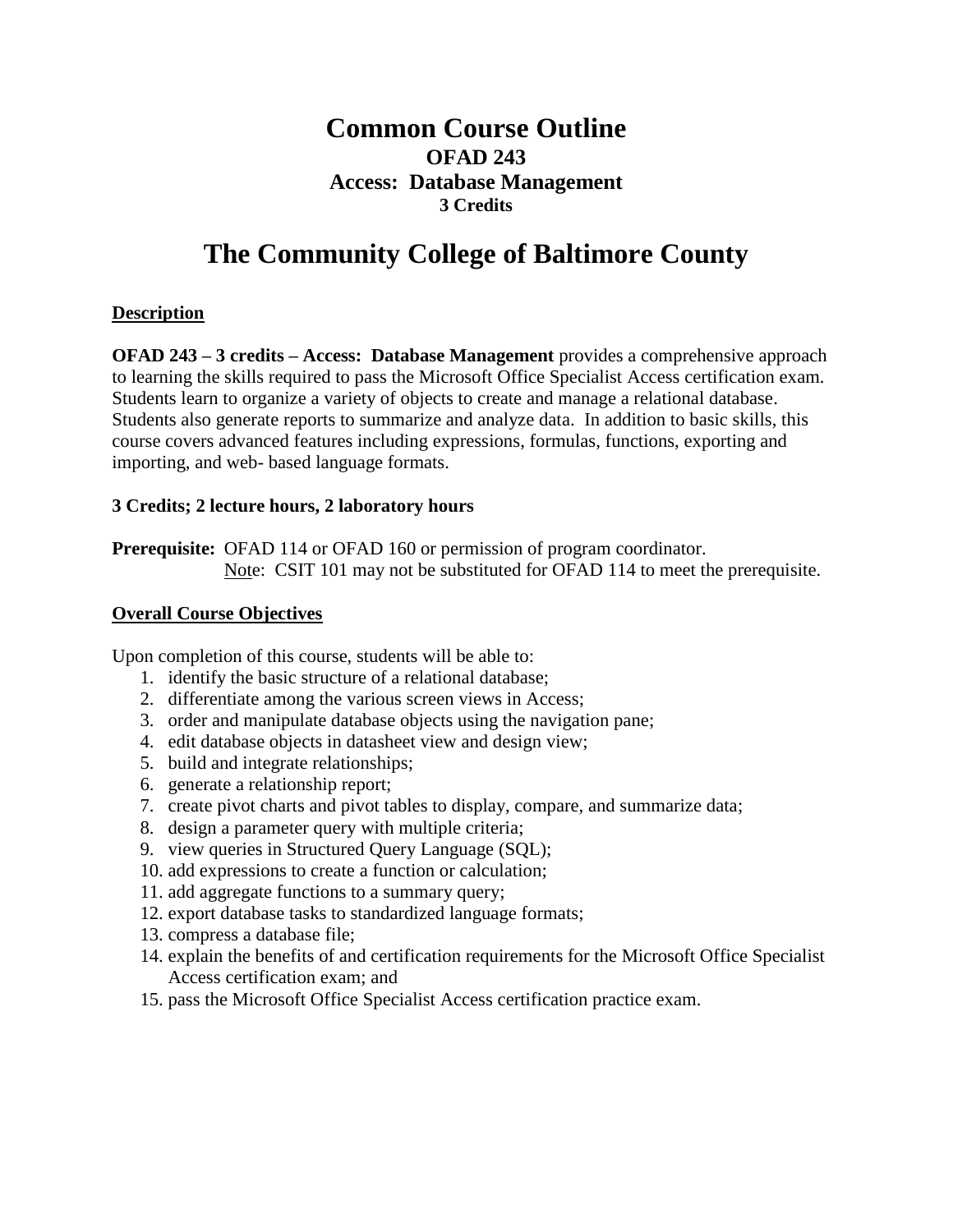#### **Major Topics**

- I. Microsoft Access Basics
	- A. Database structure
	- B. Views
	- C. Navigation
	- D. Edit mode
	- E. Filters
	- F. File Management
- II. Objects
	- A. Tables
	- B. Queries
	- C. Forms
	- D. Reports
- III. Designing a Database
	- A. Wizards
	- B. Sorting
	- C. Functions and formulas
	- D. Expressions
	- E. Pivot tables and charts
	- F. Report formats
- IV. Integrating Database Objects
	- A. Linking objects
	- B. Enhanced queries
	- C. Subforms
	- D. Relationships
- V. Advanced Database Features
	- A. Importing and exporting data
	- B. Web-based language formats
	- C. Hyperlinks
	- D. Access web app
- VI. Microsoft Office Specialist Access Certification Exam

#### **Course Requirements**

Grading procedures will be determined by the individual faculty member but must include the following:

#### **Grading/exams**

- At least three tests
- At least three integrated projects
- Electronic portfolio